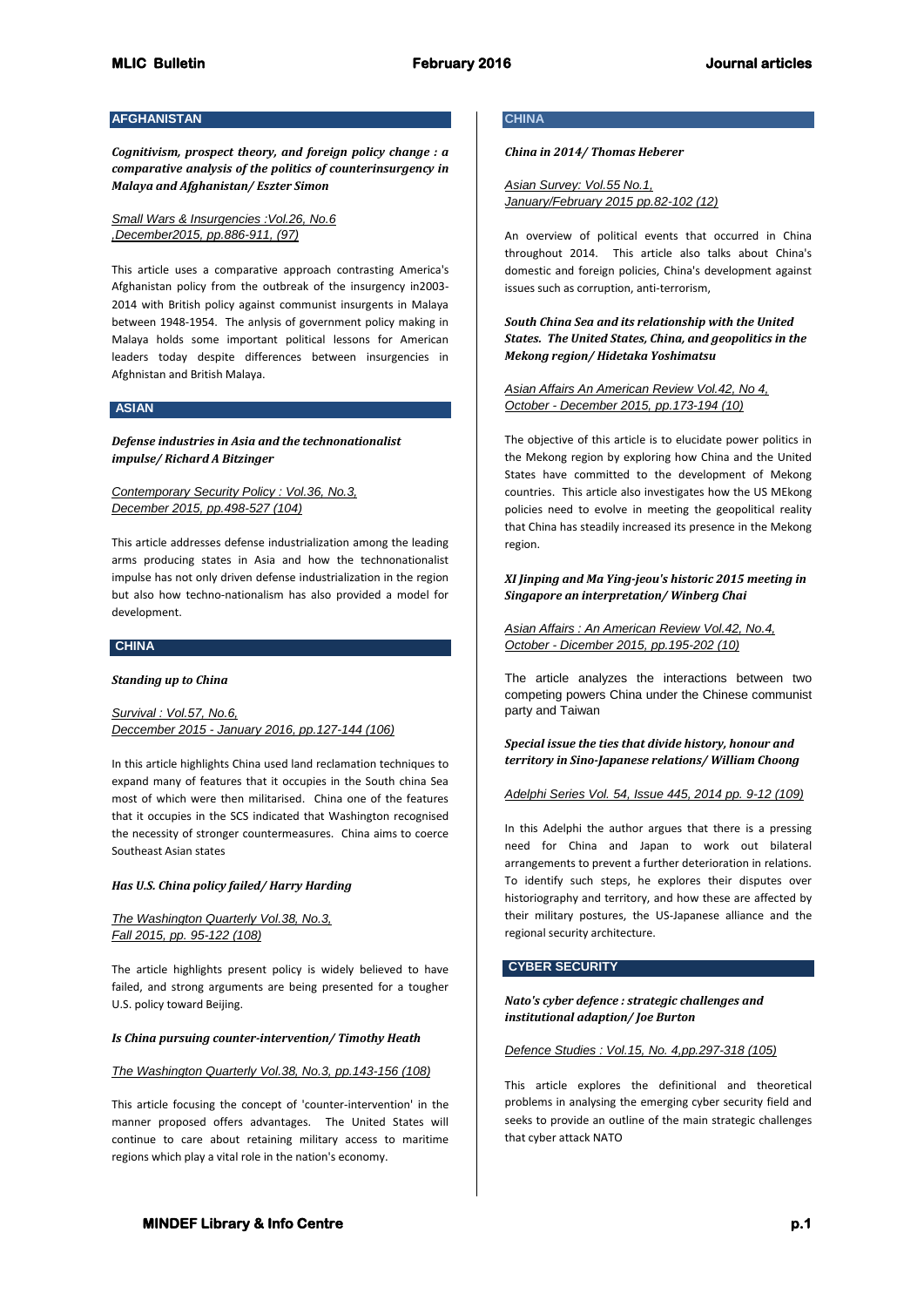# **CYBER SECURITY**

*Public-private partnerships in national cyber-security strategies/ Madeline Carr*

*International Affairs:,Vol.92 No.1,January2016 pp.43-62 (32)*

This article develops a comprehensive understanding of how policy-makers and the private sector are conceptualizing their respective roles in national cyber security, where there may be disparity in these conceptions and what implications this may have for national and international cyber security.

### **HUMANITARIAN AID**

*Improving humanitarian aid/ David Miliband, Ravi Gurumurthy*

### *Foreign Affairs: July/August 2015, pp.118-129 (76)*

This article discusses on what actions to undertake when conducting humanitarian aid to countries in need.

### **INDONESIA**

*Indonesia's forest fires: igniting tensions in Southeast Asia/ Malcolm C.K.*

*RUSI Newsbrief: Vol 36 No 1, January 2016, pp.24-26 (129)*

Jakarta's failure to tackle illegal burning is threatening its relations with its neighbours.

## **ISIS**

*A strategy for the ISIS foreign fighter threat/ Thomas R.McCabe*

### *Orbis: Vol.60 No.1 Winter 2016, pp.140-153 (44)*

This article proposes a modified strategy comprising three aspects: 1) a counter-narrative stressing ISIS's attacks on Sunni Muslims, questioning their religious credentials, and accurately describing conditions in ISIS-controlled territory, 2) a comprehensive effort to disrupt ISIS recruitment on social media, and 3) countering foreign fighter mobility through a comprehensive international effort to identify foreign fighters, suspending their passports and revoking their citizenship. Unfortunately even these efforts will only be a partial fix for the vastly larger problems of jihadism and radical Islam.

#### **JAPAN**

*Growing pains neoclassical realism and Japan's security policy emancipation/ Ilai Z Saltzman*

*Contemporary Security Policy : Vol.36, No.3, December 2015, pp.498-527 (104)*

This article examines the trajectory of Japan's security policy transformation,focusing on the causes and nature of dramatic neorientation

## **MARITIME SECURITY**

*From dusk to dawn: maritime domain awareness in Southeast Asia/ Christian Bueger*

*Contemporary Southeast Asia: Vol.37 No.2, Aug 2015 pp.157-182 (19)*

The organisation of Maritime Domain Awareness (MDA) in Southeast Asia is discussed in this article, focussing on 3 three major centres that provide the backbon of the regional MDA structure i.e. International Maritime Bureau Piracy Reporting Centre (IMB PRC) in Kuala Lumpur, ReCAAP ISC in Singapore and Information Fusion Centre (IFC) also in Singapore. It explores the functions of these 3 centres in the governance of maritime security in the region. It also goes on to argue that each of these centres has different focus and strengths which are in fact can be seen as complimenting each other's functions.

### **MILITARY LEADERSHIP**

*One piece at a time : why linear planning and institutionalisms promote military campaign failures/ Ben Zweibelson*

#### *Defence Studies : Vol.15, No.4, pp.360-374 (105)*

This article critically charges that the entire approach to understanding conflict and subsequent military planning methodologies stem from highly limited yet deeply cherished conceptual models that operate behind the scenes.

### **NUCLEAR ENERGY**

## *Introduction to the special issue: nuclear power in East Asia/ Tilman Ruff*

### Asian Perspective: Vol.39 No.4 2015, pp.555-558 (11)

Nearly five years after the Fukushima Nuclear Disaster, with the largest planned share of new nuclear power raectors anticipated to be built in Asia, it is timely to survey the status and challenges of nuclear power in East Asia. This article aims to identify what is really at stake in the vitally important decisions being made in many countries with respect to nuclear power. It will provide perspectives from various disciplines, key to a comprehensive assessment and evidence-based policy.

### **PAKISTAN**

#### *Pakistan in 2014/ Aqil Shah, Bushra Asif*

*Asian Survey: Vol.55 No.1, January/February 2015 pp.48-59 (12)*

An overview of political events in Pakistan throughout the year of 2014.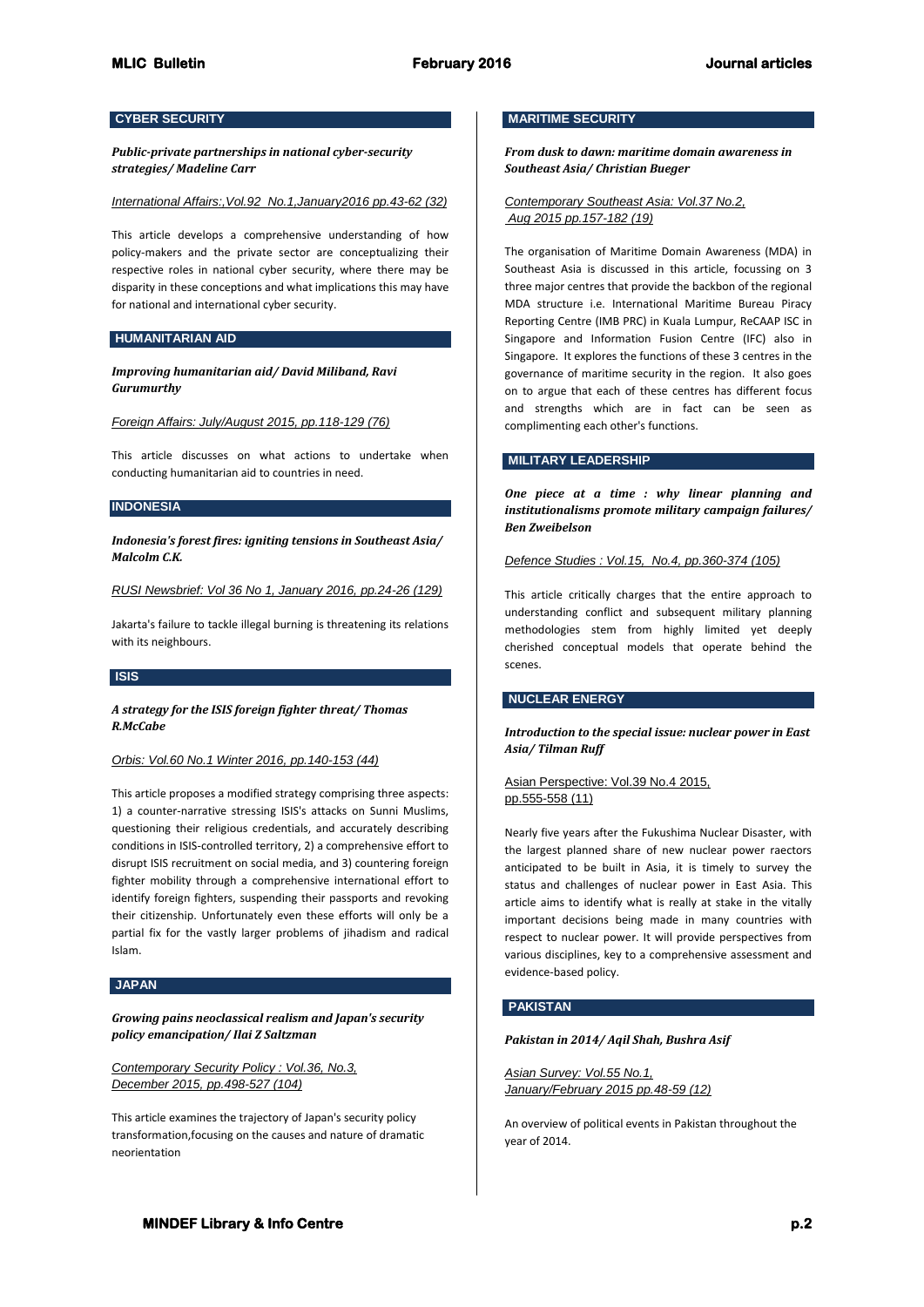## **SINGAPORE**

## *Singapore chief of air force visit cements friendship*

#### *Air Force News : Issue 167, March 2015, pp.6-7 (F2)*

The visit provided the RNZAF with an opportunity to give Major General Hoo and his team an overview of where the New Zealand air force is at now, as well as where its heading in the longer term.

### *Singapore's Heron 1 UAV approaches FOC/ Kelvin Wong*

## *IHS Jane's International Defence Review: Vol.49 February 2016, p.19 (120)*

A brief report on Singapore's new medium-altitude longendurance (MALE) unmanned aerial vehicle which is almost approaching full operational capability (FOC). The Heron 1 built by Israel Aerospace Industries (IAI) was acquired to replace the ageing Searcher UAVs. However, it has not been disclosed as to the total number of Heron 1 UAVs was acquired.

# **SOUTH ASIA**

*What SAARC can learn from ASEAN: past experience and future strategies/ Anushree Chakraborty, et.al*

# *The Indonesian Quarterly: Vol 43 No 1, First Quarter 2015, pp. 55-76 (30)*

This article attempts to compare the regionalization experiences of ASEAN and SAARC countries so as to analyze the differences in their performance. The discussions will cover both economic and political factors that led to considerable success of Southeast Asian countries compared to that of their South Asian neighbours, and will draw on the pertinent lessons from these experiences.

## **SOUTH CHINA SEA**

*US Navy to continue South China Sea patrols, confirms CNO/ Grace Jean*

*IHS Jane's Navy International : Vol.121 Iss.1 January/February 2016, , p.5 (123)*

A brief article reporting on the US Navy continuation in patrolling the waters of the South China Sea, in accordance with international law.

### **SOUTHEAST ASIA**

*Submarine capabilities and conventional deterrence in southeast Asia/ Jan Joel Andersson*

*Contemporary Security Policy : Vol.36, No.3, December 2015, pp.473-497 (104)*

This article draws on deterrence theory and analyse the significance of submarine proliferaton in Southeast Asia on the strategic balance in the region.

## *TAIWAN*

### *Rebalancing Taiwan - US relations/ Nien Chung Liao*

*Survival : Vol.57, No.6, December 2015-January 2016, pp.145-158 (106)*

The Taiwan and United States relationship is a tacit alliance. US alliances however Taipei and Washington's relationship is extremely asymmetric. The asymmetry between the benefits and costs to the United States of maintaining a commitment to Taiwan leads some to venture that the US-Taiwan informal alliance has finally run its course.

#### **TERRORISM**

*The Islamic state and the new tribalism/ Jeffrey Kaplan*

*Terrorism and Political Violence : Vol. 27, No.5, November - December 2015, pp.926-969 (116)*

This article will analyze the Islamic state through the lens of the new tribalism. The discussion will focus first on the IS. Second from a policy perspective, IS has proven the fragility of the nation system . Third from an the intelligence perspectives IS presents a hydra -headed array of threats and challenges.

## **THAILAND**

*The politics of international sanctions: the 2014 coup in Thailand/ Pavin Chachavalpongpun*

### *Journal of International Affairs: Vol.68 No.1 Fall/Winter 2014, pp.169-185 (36)*

This article studies the political climate of Thailand following the 2014 military coup. It suggests that the era of King Bhumibol Adulyadej is approaching its end with the successor to the throne being deemed unpopular. It also suggests that the military and the traditional elite may dominate this royal succession although observing and protecting democracy in the country. It concludes by discussing how sanctions from the US and EU affect the Thai military grip on the government.

### *Thailand modernises/ Alex Calvo*

## *Asian Military Review:November 2015, pp.10-12,13,16 (60)*

Looks at Thailand's effort to modernise its armed forces while facing several issues internally and regionally such as the insurgency in its Muslim-majority regions in Southern Thailand and its territorial issues with neighbours Malaysia and Cambodia.